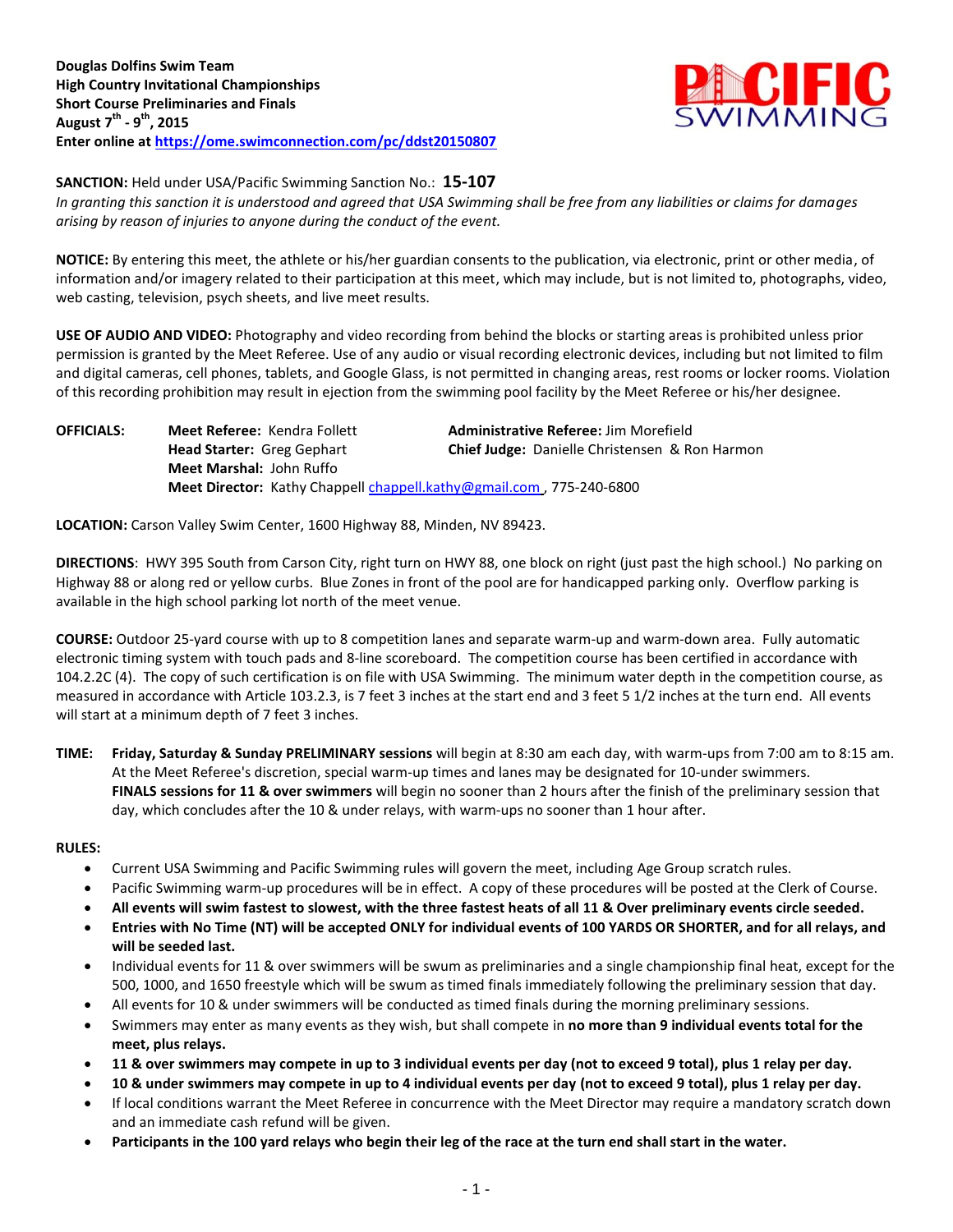**All coaches and deck officials must wear their valid USA-S membership cards in a visible manner at all times while on deck.** All coaches are required to sign in at the meet before the beginning of warm-ups and present their 2015 registration card. Except for coaches accompanying athletes participating under the provisions of 202.6 or USA Swimming's "open border" policy, all persons acting in any coaching capacity must show proof of current USA Swimming coach membership.

# **DISTANCE:**

- **Check-in for the 500, 1000, and 1650 freestyle will close at 10:00 am each day.**
- Age groups will swim the 500, 1000, and 1650 freestyle together, but will be scored and awarded separately.
- **Each swimmer in the 500, 1000, and 1650 must provide their own timers and lap counter.**
- The 500, 1000, and 1650 freestyle are timed finals and will be swum fastest to slowest alternating girls and boys heats.
- At the discretion of the Meet Referee and if local conditions warrant, the Meet Referee may combine heats of boys and girls in the 500, 1000, and 1650 freestyle.

## **RELAYS:**

- Relays are timed finals, and will be deck entered.
- **Entries are due by 10:00 am for morning (10-under) relays, and by 12:00 noon for afternoon (11-18) relays.**
- Order of swim (and any changes) and any alternates must be declared on each entry, and shall not be changed after the lead swimmer is called to the blocks.
- **Only two scoring relays** will be allowed per team per event, designated as A and B. Each team may enter as many additional non-scoring relay teams as they would like.
- 10 & under relays will be swum at the end of the preliminary session immediately before the scheduled distance events.
- 11 & over relays will be swum at the end of the afternoon Finals sessions on Friday and Saturday.
- Swimmers 19 years of age and over shall not participate in relay events.

**UNACCOMPANIED SWIMMERS:** Any USAS athlete-member competing at the meet must be accompanied by a USA Swimming member-coach for the purposes of athlete supervision during warm-up, competition and warm-down. If a coach-member of the athlete's USAS Club does not attend the meet to serve in said supervisory capacity, it is the responsibility of the swimmer or the swimmer's legal guardian to arrange for supervision by a USA Swimming member-coach. The Meet Director or Meet Referee may assist the swimmer in making arrangements for such supervision; however, it is recommended that such arrangements be made in advance of the meet by the athlete's USAS Club Member-Coach.

**RACING STARTS:** Each swimmer must be certified by a USA Swimming member coach as being proficient in performing a racing start or must start the race in the water. It is the responsibility of the swimmer or the swimmer's legal guardian to ensure compliance with this requirement.

**RESTRICTIONS:** the following prohibitions apply to all areas of the meet venue including the pool deck, locker rooms, spectator seating, standing areas, and all areas used by swimmers during the meet and during warm-up periods.

- No smoking or use of tobacco products.
- No sale or use of alcoholic beverages.
- No glass containers.
- No propane heaters.
- No animals except service animals.
- All shelters must be properly secured at all times, or may be removed by meet management. **SPECIAL NOTE: the concrete pool deck has been extended, and water buckets and tie-downs will be needed to properly secure shelters.**
- Changing into or out of swimsuits other than in locker rooms or other designated areas is prohibited.
- Destructive devices, to include but not limited to, explosive devices and equipment, firearms (open or concealed), blades, knives, mace, stun guns and blunt objects are strictly prohibited in the swimming facility and its surrounding areas. If observed, the Meet Referee or his/her designee may ask that these devices be stored safely away from the public or removed from the facility. Noncompliance may result in the reporting to law enforcement authorities and ejection from the facility. Law enforcement officers (LEO) are exempt per applicable laws.

### **ELIGIBILITY:**

 The meet is open to all qualified 2015 regular or seasonal USA swimming registered athletes who represent (or are unattached and reside closest to) one of the invited USA Swimming member clubs. **Invited clubs:** all clubs in Zone 4 of Pacific Swimming (BST, CARS, DDST, LAKE, MLST, NNA, RENO, TAHO); Elko Swim Team (EST-SR); Aquasol (AQUA-SN); Fallon Barracuda Swim Team (FBST-SN); Lassen Aquatics (LASS-SN); Northern Sierra Aquatics (NSA-SN); Plumas Pikes Swim Team (PPST-SN); Sparks Piranhas Swim Team (SPKS-SN); Truckee-Tahoe Swim Team (TTST-SN); Winnemucca Whitewater Swim (WINN-SN).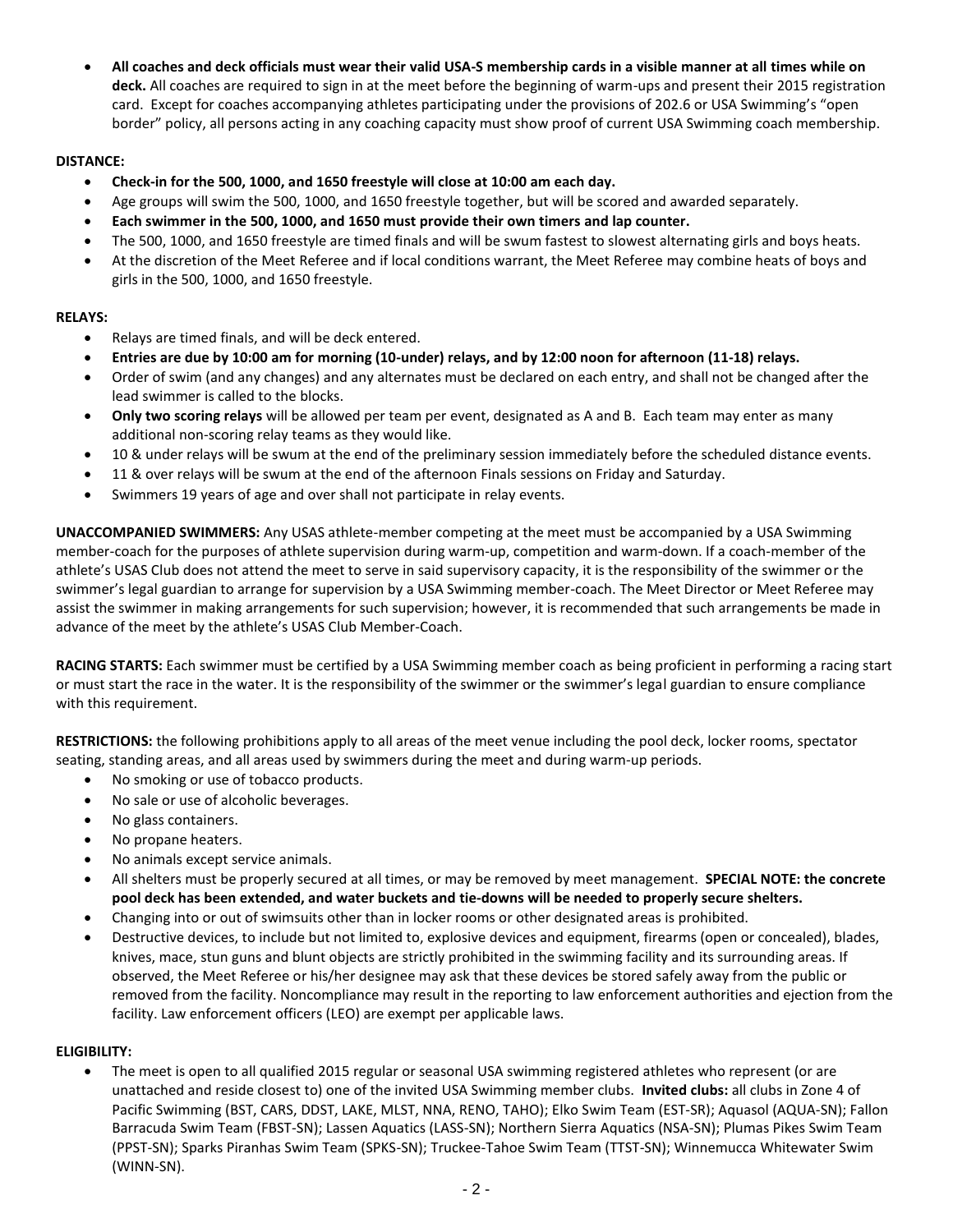- **Swimmers 19 years & older may swim for time only** in individual preliminary and timed-final events for which they are age-eligible. They are not eligible for relays or finals, and shall not score points or receive awards.
- **Disabled swimmers, attached or unattached, are welcome to attend this meet and should contact the Meet Director or Meet Referee regarding special accommodations or entry times and seeding per Pacific Swimming Policy.**
- All swimmers shall enter their name and registration number on their entries exactly as they are shown in their USA Swimming Registration. If this is not done, it may be difficult to match the athlete with the registration and times database. The meet host shall check all athlete registrations against the USA Swimming SWIMS database and if not found to be registered, the Meet Director shall accept the registration at the meet (a \$10 surcharge shall be added to the regular registration fee). Duplicate registrations will be refunded by mail.
- **Entries with No Time (NT) will be Accepted (Exception – individual events of 200 yards or longer. See Rules).**
- *Entry times submitted for this meet will be checked against a computer database and may be changed in accordance with Pacific Swimming Entry Time Verification Procedures.*

**ENTRY FEES:** \$5.50 per event plus a \$9.00 swimmer participation fee per swimmer to help cover meet expenses. Relays will be \$16.00 each, due with the entries or no later than Sunday morning by 9:00 am.

**ENTRIES:** must be submitted using the swimmer's best conforming yards or non-conforming meters time for each event. "No Time" (NT) entries will NOT be accepted for individual events of 200 yards or longer. NO LATE ENTRIES WILL BE ACCEPTED. NO DECK ENTRIES (except relays) OR ENTRY CHANGES WILL BE ALLOWED. NO REFUNDS will be given except in the case of a mandatory scratch-down.

**ONLINE ENTRIES:** Enter at **<https://ome.swimconnection.com/pc/ddst20150807>** to receive immediate confirmation of acceptance via email. **Bring this email to the meet as proof of entry in case there is any problem.** Online entry requires payment by credit card using our secure site. The cost of using Online Meet Entries is \$1 per swimmer plus 5% of the total entry fees. Please note that the processing fee is a separate fee from the entry fees. Online meet entry fees are paid to Swim Connection LLC. Fees collected by the use of this system are completely voluntary. Online Meet Entry is in no way required or expected of a swimmer by Pacific Swimming. **Online entries will be accepted until 11:59 pm Wednesday, July 29th, 2015.**

**TEAMUNIFY ENTRIES:** Any entries submitted via TeamUnify must first be both committed and approved by the host club by 11:59 pm Wednesday, July 29<sup>th</sup>, 2015. Entries that are not committed and approved in TeamUnify are incomplete and shall not be accepted after a session closes.

### **MAIL IN /HAND DELIVERD ENTRIES:**

- 1. Fill out the provided Consolidated Entry Card completely for each swimmer in your family.
- 2. Write and sign a check for the total amount of your family's entry fees, payable to **Douglas Dolfins Swim Team** or DDST.
- 3. If you would like confirmation of paper entry, also include a self-addressed stamped envelope or postcard.
- 4. **Hand deliver** card(s) and check to the DDST coaching staff at the Carson Valley Swim Center **by 6:00 pm Wednesday, July 29th, 2015**
- **5. OR** mail card(s) and check, **postmarked no later than Monday, July 27, 2015, to:**

Douglas Dolfins Swim Team Attention: Meet Entries Chair P.O. Box 44 Minden, NV 89423

6. If sent express mail or fedex **\*indicate no signature required for delivery\*** Entries will not be signed for.

**SEEDING:** Event seeding will be in the following order [SCY] conforming short course yards, [LCM] non-conforming long course meters, and [SCM] non-conforming short course meters. USA Swimming rules 207.11.7B.

**CHECK-IN:** The meet will be deck seeded. Swimmers must check-in at the Clerk-of-Course. Other than Distance events which will close at 10:00 am each day, close of check-in for all individual events shall be no earlier than 60 minutes before the estimated start time the first heat of the event. Check-in for the first 2 events of each meet session will close 30 minutes before the start of the session. No event shall be closed earlier than 30 minutes before the estimated start of the meet session. Swimmers who do not check in for an event will be automatically scratched and may not compete in that event.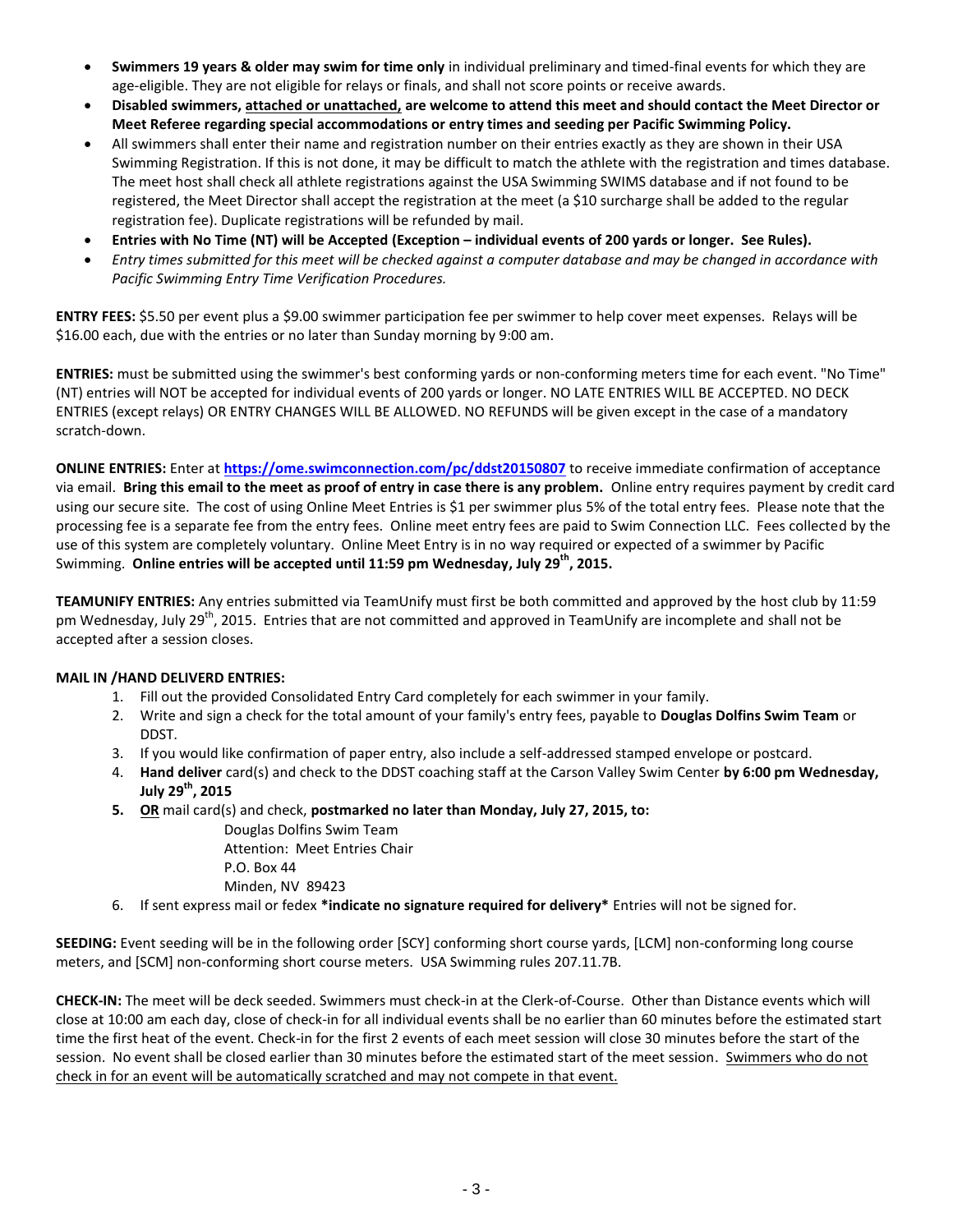### **SCRATCHES:**

- **Preliminaries and Timed Finals events:** Swimmers who must withdraw from an event in which they have been seeded are requested to notify the Referee immediately. Any swimmers not reporting for or competing in a preliminary or timed final event that they have checked in for **shall not be penalized**.
- **Finals of Preliminaries-and-Finals events:** Any swimmer qualifying for any level of finals in an individual event who does not wish to compete must scratch within 30 minutes after the announcement of qualifiers. During this period, qualifiers may also notify the referee that they may not intend to compete in consolation finals or finals. In this case they must declare their final intention within 30 minutes after the announcement of qualifiers following their last individual preliminary event of that day. Otherwise, all qualifiers not properly scratched **will be seeded in finals**.
- **Penalty for No-show in Finals:** Any swimmer originally qualifying for any finals race in an individual event who fails to show up in said consolation final or final race prior to calling the first alternate, without having properly scratched first, shall be barred from the **remainder of any finals events for that day**. Should the swimmer have no additional finals events for that day, they will be barred from the next preliminary event in which they are entered. If the No-Show occurs on the last day that the swimmer is entered in an individual event in the meet, and no other individual event penalty is applicable, the swimmer shall then be fined \$100.00. The fine will be increased to \$150.00 if after 30 days of receiving the letter of notification the party has not made the payment.
- **Exceptions:** No penalty shall apply for failure to withdraw or compete in a finals event if the referee is notified in the event of illness or injury and accepts the proof thereof, or it is determined by the referee that the failure is caused by circumstances beyond the control of the swimmer, or the swimmer qualified for finals due to scratches of one or more original finalists, or the swimmer is an alternate for finals.

#### **AWARDS:**

- **Team High-point:** trophies 1st 4th
- **Individual High-point & Runner-up:** trophies for 6 & under, 7- 8, 9-10, 11-12, 13-14, 15-18 age groups.
- **Individual Events:** medals 1st 3rd place, ribbons 4th 16th place for 6 & under,7-8, 9-10, 11-12, 13-14, 15-18 age groups.
- **Relays:** Medals 1st 3rd place.
- ALL AWARDS MUST BE PICKED UP AT THE MEET. NO AWARDS WILL BE MAILED.
- Each team is asked to designate a representative to collect the awards **for 10-under swimmers**.
- **Swimmers 11-over must pick up their own awards** at the awards desk within 30 minutes of the end of the session or meet. AWARDS FOR 11-OVER WILL NOT BE COLLECTED AND MUST BE PICKED UP BY THE SWIMMER.

**SCORING:** to 16 places for all events as follows:

| Place                    | -  | -                                    |               |          |          |    |                           |                                       |           | 10 | . .<br>. . | . .<br>-- | ני ו<br>-- | 14 | 4 F<br>-- | 16                       |
|--------------------------|----|--------------------------------------|---------------|----------|----------|----|---------------------------|---------------------------------------|-----------|----|------------|-----------|------------|----|-----------|--------------------------|
| <b>Individual Points</b> | 20 | $\overline{\phantom{a}}$<br><u>_</u> | 16            | 1 F<br>ᅩ | 14<br>-- | IJ | --                        | $\overline{\phantom{a}}$<br><b>__</b> |           |    |            |           |            | J  |           |                          |
| <b>Relay Points</b>      | 40 | 34                                   | $\sim$<br>ے ر | 30       | 28       | 26 | $\sim$<br>,⊿<br><u>_-</u> | $\sim$<br><u>__</u>                   | 1 O<br>TΟ | 14 | . .<br>∸∸  | 10        | ັ          | o  |           | $\overline{\phantom{a}}$ |

**ADMISSION:** Free. A three-day program will be available for purchase, and will include coupons for finals programs each day.

**SNACK BAR:** There will be a well-stocked snack bar for food service.

**HOSPITALITY:** Limited hospitality for officials, coaches, and timers.

#### **HOTEL & VISITOR INFORMATION:** [http://www.ddst.org](http://www.ddst.org/)

**MINIMUM OFFICIALS:** All available USA Swimming member certified officials are welcomed and encouraged to work at this meet. As the number of certified officials allows, interested parents/trainees are also welcome to shadow working officials for education and/or mentoring. **Participating clubs are** *requested* **to provide at least the following number of certified and carded officials for each session:**

| Club swimmers entered in session | <b>Trained and carded officials requested</b> |
|----------------------------------|-----------------------------------------------|
| $1 - 10$                         |                                               |
| 11-25                            |                                               |
| 26-50                            |                                               |
| 51-75                            | 3                                             |
| 76-100                           |                                               |
| 101 or more                      |                                               |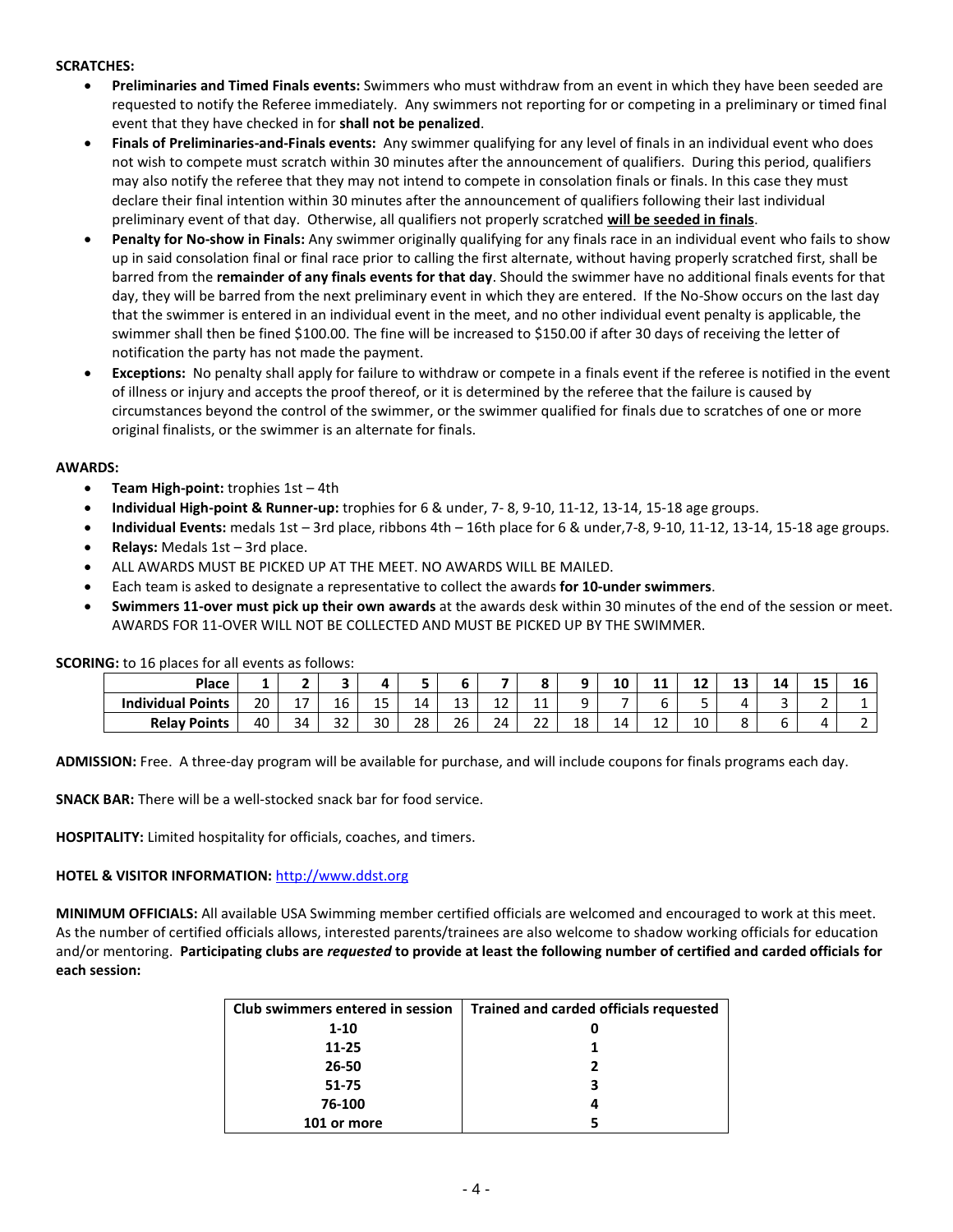# **SUMMARY OF EVENTS**

|          | 8&un                | $9 - 10$                              | $11 - 12$                                | 13-14                                 | 15 & Over                     |
|----------|---------------------|---------------------------------------|------------------------------------------|---------------------------------------|-------------------------------|
| Friday   | 50 Back             | 200 IM                                | 100 Back                                 | 400 IM                                | 400 IM                        |
|          | 100 Free            | 100 Back                              | <b>50 Fly</b>                            | 200 Free                              | 200 Free                      |
|          | 25 Fly              | 200 Free                              | 50 Breast                                | 100 Breast                            | 100 Breast                    |
|          | 100 Free Relay      | <b>50 Fly</b>                         | *1000 Free                               | *1000 Free                            | *1000 Free                    |
|          | 10 & Under 200      | 200 Free Relay                        | **200 Free Relay                         | **400 Free Relay                      | **400 Free Relay              |
|          | <b>Free Relay</b>   | 10 & Under 200<br><b>Free Relay</b>   | **11 - 18 200 Free<br>Relay              | **11 - 18 200 Free<br>Relay           | $**11 - 18$ 200 Free<br>Relay |
| Saturday | 25 Free             | 50 Free                               | 200 IM                                   | 200 IM                                | 200IM                         |
|          | 25 Back             | 50 Back                               | 100 Free                                 | 100 Free                              | 100 Free                      |
|          | 50 Breast           | 100 Breast                            | 200 Back                                 | 200 Back                              | 200 Back                      |
|          | 100 Med Relay       | *500 Free                             | 100 Fly                                  | 100 Fly                               | 100 Fly                       |
|          | 10 & Under 200      | 200 Med Relay                         | *500 Free                                | *500 Free                             | *500 Free                     |
|          | <b>Medley Relay</b> | 10 & Under 200<br><b>Medley Relay</b> | **200 Medley Relay<br>**11-18 200 Medley | $**11 - 18200$<br><b>Medley Relay</b> | **11 -18 200 Medley<br>Relay  |
|          |                     |                                       | Relay                                    | **400 Medley<br>Relay                 | **400 Medley Relay            |
| Sunday   | 25 Breast           | 50 Breast                             | 200 Free                                 | 200 Breast                            | 200 Breast                    |
|          | <b>50 Fly</b>       | <b>100 Fly</b>                        | 100 Breast                               | 100 Back                              | 100 Back                      |
|          | 100 IM              | 100 IM                                | 50 Back                                  | 200 Fly                               | 200 Fly                       |
|          | 50 Free             | 100 Free                              | 100 IM                                   | 50 Free                               | 50 Free                       |
|          |                     |                                       | 50 Free                                  | *1650 Free                            | *1650 Free                    |

**\*All distance events will be swum together, but scored and awarded separately by age group. \*\*Relay events 41-48 and 93-100 will be swum at the end of the Finals session on those days.**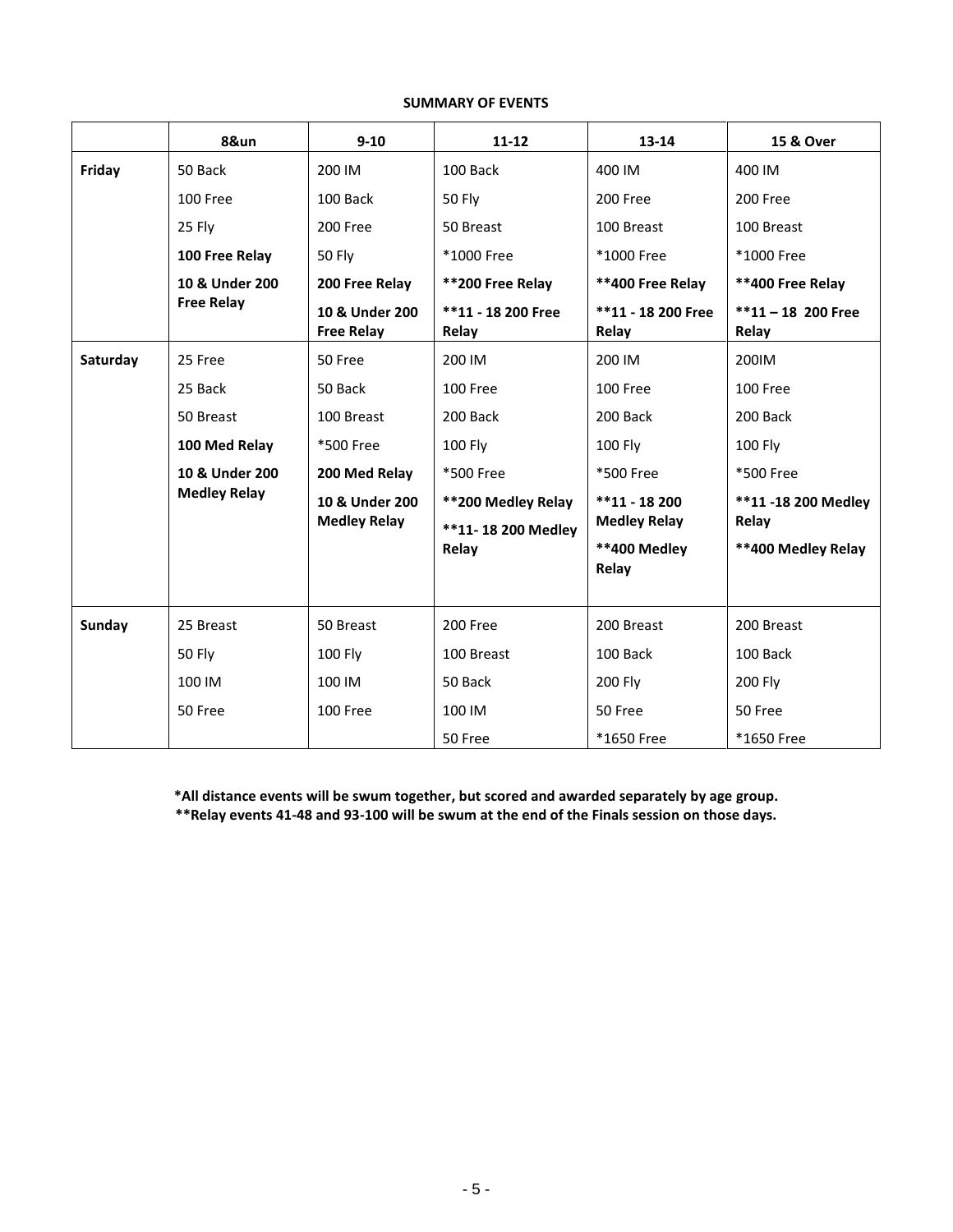# **SCHEDULE OF EVENTS**

|                         | Friday                                  |                |              | Saturday                                |             |
|-------------------------|-----------------------------------------|----------------|--------------|-----------------------------------------|-------------|
|                         | August 7, 2015                          |                |              | August 8, 2015                          |             |
| Girls                   | <b>Preliminaries &amp; Timed Finals</b> | <b>Boys</b>    | <b>Girls</b> | <b>Preliminaries &amp; Timed Finals</b> | <b>Boys</b> |
| $\mathbf{1}$            | 15 & Over 400 IM                        | $\overline{2}$ | 49           | 15 & Over 200 IM                        | 50          |
| $\mathbf{3}$            | 13-14 400 IM                            | 4              | 51           | 13-14 200 IM                            | 52          |
| 5                       | 9-10 200 IM                             | 6              | 53           | 11-12 200 IM                            | 54          |
| $\overline{\mathbf{z}}$ | 11-12 100 Back                          | 8              | 55           | 15 & Over 100 Free                      | 56          |
| 9                       | 8 & Under 50 Back                       | 10             | 57           | 13-14 100 Free                          | 58          |
| 11                      | 9-10 100 back                           | 12             | 59           | 11-12 100 Free                          | 60          |
| 13                      | 15 & Over 200 Free                      | 14             | 61           | 9-10 50 Free                            | 62          |
| 15                      | 13-14 200 Free                          | 16             | 63           | 8 & Under 25 Free                       | 64          |
| 17                      | 11-12 50 Fly                            | 18             | 65           | 15 & Over 200 Back                      | 66          |
| 19                      | 9-10 200 Free                           | 20             | 67           | 13-14 200 Back                          | 68          |
| 21                      | 8 & Under 100 Free                      | 22             | 69           | 11-12 200 Back                          | 70          |
| 23                      | 15 & Over 100 Breast                    | 24             | 71           | 9-10 50 Back                            | 72          |
| 25                      | 13-14 100 Breast                        | 26             | 73           | 8 & Under 25 Back                       | 74          |
| 27                      | 11-12 50 Breast                         | 28             | 75           | 15 & Over 100 Fly                       | 76          |
| 29                      | 9-10 50 Fly                             | 30             | 77           | 13-14 100 Fly                           | 78          |
| 31                      | 8 & Under 25 Fly                        | 32             | 79           | 11-12 100 Fly                           | 80          |
| 33                      | 9-10 200 Free Relay                     | 34             | 81           | 9-10 100 Breast                         | 82          |
| 35                      | 8 & Un 100 Free Relay                   | 36             | 83           | 8 & Under 50 Breast                     | 84          |
| 37                      | 10 & Un 200 Free Relay                  | 38             | 85           | 9-10 200 Medley Relay                   | 86          |
| 39                      | *11 & Over 1000 Free                    | 40             | 87           | 8-Under 100 Medley Relay                | 88          |
| 41                      | **15-18 400 Free Relay                  | 42             | 89           | 10 & Under 200 Medley Relay             | 90          |
| 43                      | **13-14 400 Free Relay                  | 44             | 91           | *9 & Over 500 Free                      | 92          |
| 45                      | **11-12 200 Free Relay                  | 46             | 93           | **11-12 200 Medley Relay                | 94          |
| 47                      | **11-18 200 Free Relay                  | 48             | 95           | **11-18 200 Med Relay                   | 96          |
|                         |                                         |                | 97           | **13-14 400 Medley Relay                | 98          |
|                         |                                         |                | 99           | **15-18 400 Med Relay                   | 100         |

**\*All distance events will be swum together, but scored and awarded separately by age group. \*\*Relay events 41-48 and 93-100 will be swum at the end of the Finals session on those days.**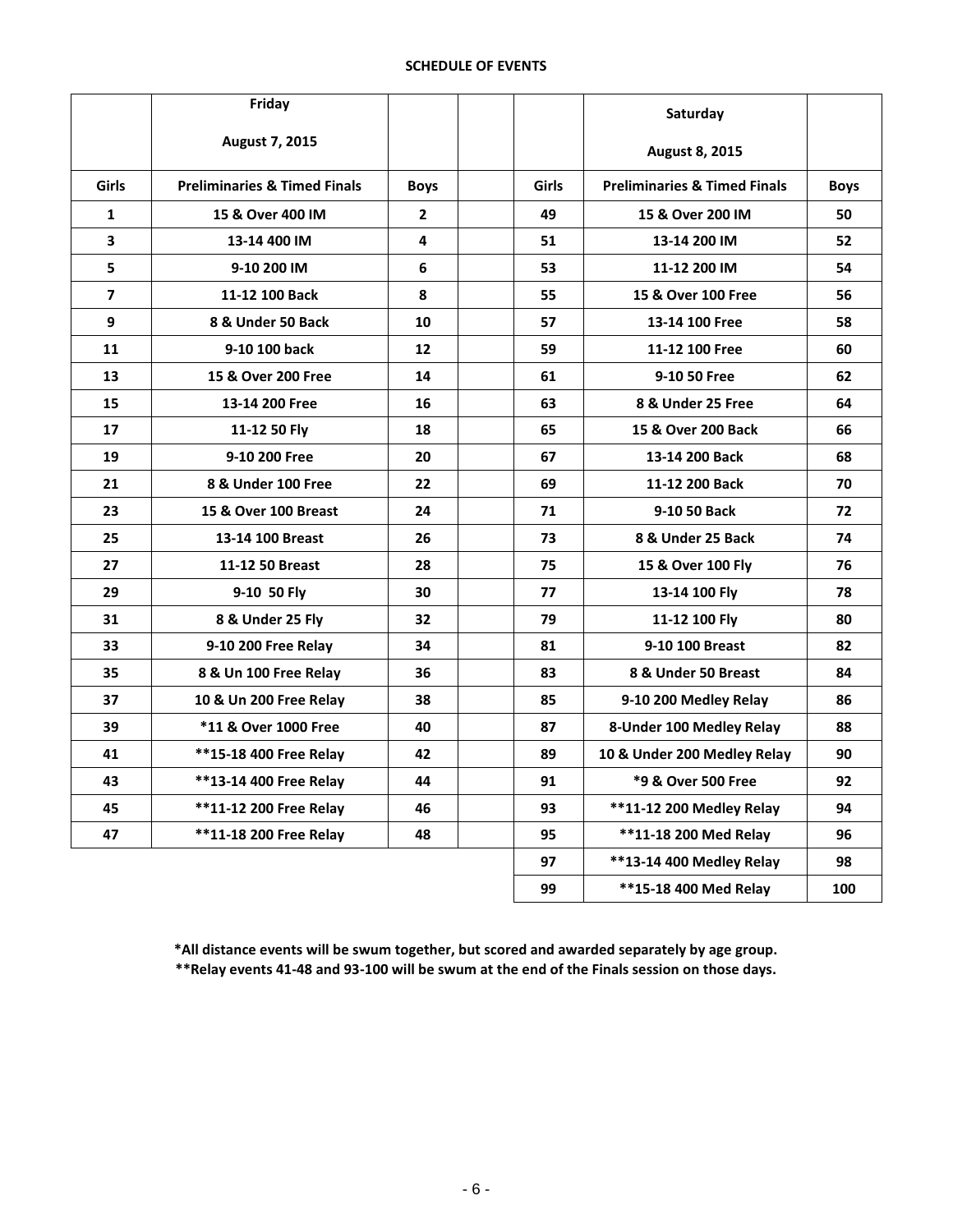|              | <b>Sunday</b>                           |             |
|--------------|-----------------------------------------|-------------|
|              | August 9, 2015                          |             |
|              |                                         |             |
| <b>Girls</b> | <b>Preliminaries &amp; Timed Finals</b> | <b>Boys</b> |
| 101          | 11-12 200 Free                          | 102         |
| 103          | 15 & Over 200 Breast                    | 104         |
| 105          | 13-14 200 Breast                        | 106         |
| 107          | 11-12 100 Breast                        | 108         |
| 109          | 9-10 50 Breast                          | 110         |
| 111          | 8 & Under 25 Breast                     | 112         |
| 113          | 15 & Over 100 Back                      | 114         |
| 115          | 13-14 100 Back                          | 116         |
| 117          | 11-12 50 Back                           | 118         |
| 119          | 9-10 100 Fly                            | 120         |
| 121          | 8 & Under 50 Fly                        | 122         |
| 123          | 15 & Over 200 Fly                       | 124         |
| 125          | 13-14 200 Fly                           | 126         |
| 127          | 11-12 100 IM                            | 128         |
| 129          | 9-10 100 IM                             | 130         |
| 131          | 8 & Under 100 IM                        | 132         |
| 133          | 15 & Over 50 Free                       | 134         |
| 135          | 13-14 50 Free                           | 136         |
| 137          | 11-12 50 Free                           | 138         |
| 139          | 9-10 100 Free                           | 140         |
| 141          | 8 & Under 50 Free                       | 142         |
| 143          | *13 & Over 1650 Free                    | 144         |

**\*All distance events will be swum together, but scored and awarded separately by age group.**